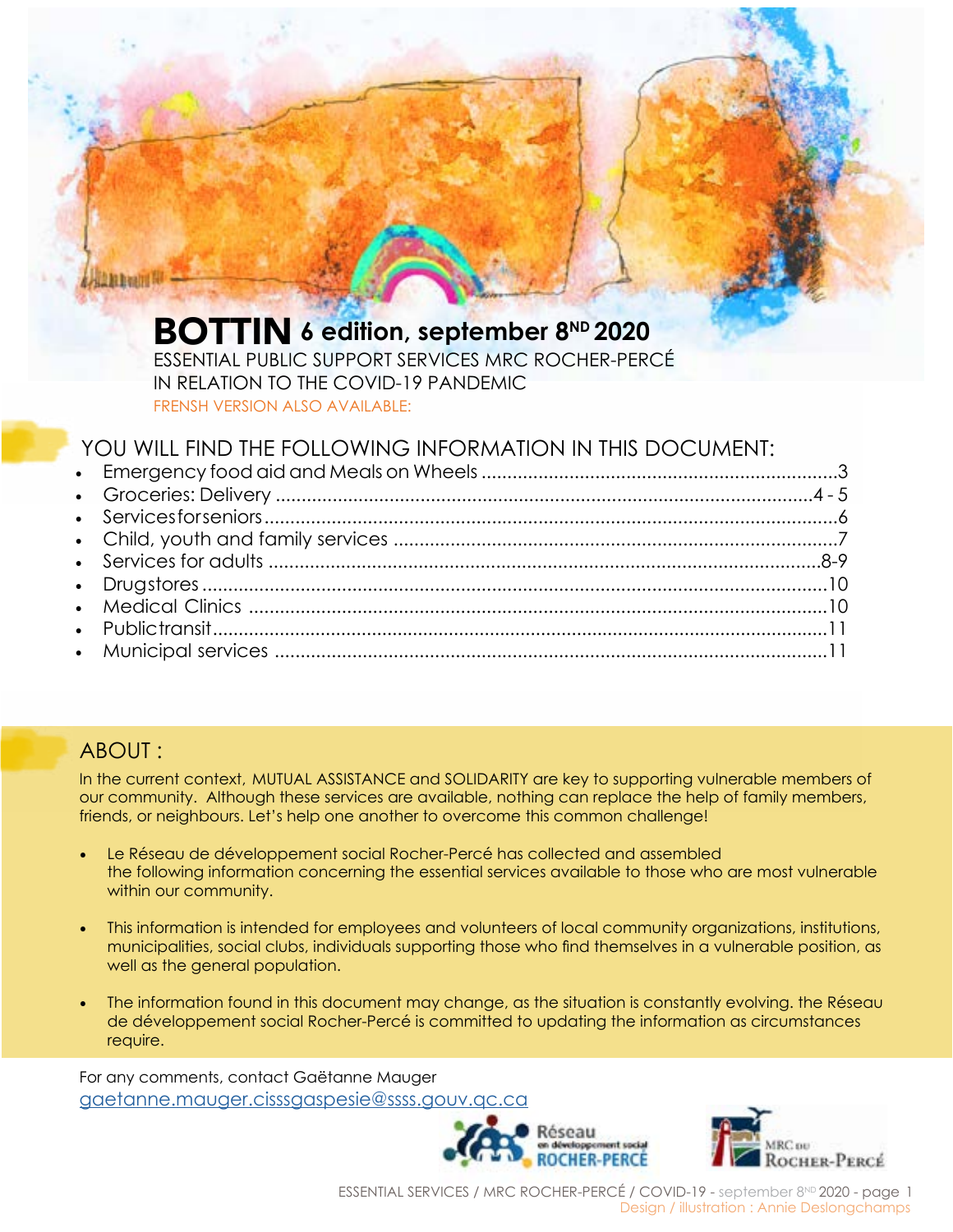# **IMPORTANT**

- FOR ALL MEDICAL INQUIRIES, CALL TOLL-FREE **1 877 644-4545 OR (418) 644-4545** OR VISIT THE CISSS DE LA GASPÉSIE WEBSITE : [HTTPS://WWW.CISSS-GASPESIE.GOUV.QC.CA/CORONAVIRUS-19/](https://www.cisss-gaspesie.gouv.qc.ca/coronavirus-19/) **• Warning:**
- FOR ANY SITUATION INVOLVING PSYCHOLOGICAL DISTRESS AND/OR SUICIDAL IDEAS, CALL TOLL-FREE **1 866-APPELLE** OR **INFO-SANTÉ AT 811**

#### $\blacksquare$ INFORMATION LINK :

**should not wear them.**

- The COVID-19 situation in Quebec : nto compary shoanori in accoco.<br><https://www.quebec.ca/en/health/health-issues/a-z/2019-coronavirus/>  $I_{1}$ , www.qocbec.ed/en/neuml/neuml-issues/d-2/2017-colondition to  $I_{2}$
- Federal Government's measures in place, and support : <u><https://www.canada.ca/en/department-finance/economic-response-plan.html></u>
- COVID-19 informations CISSS Gaspésie : **Why?** [https://www.cisss-gaspesie.gouv.qc.ca/covid-19](https://www.cisss-gaspesie.gouv.qc.ca/covid-19/ ) wearing a face covering a face of an infected person unknown unknown unknown under the risk of an infectious tra

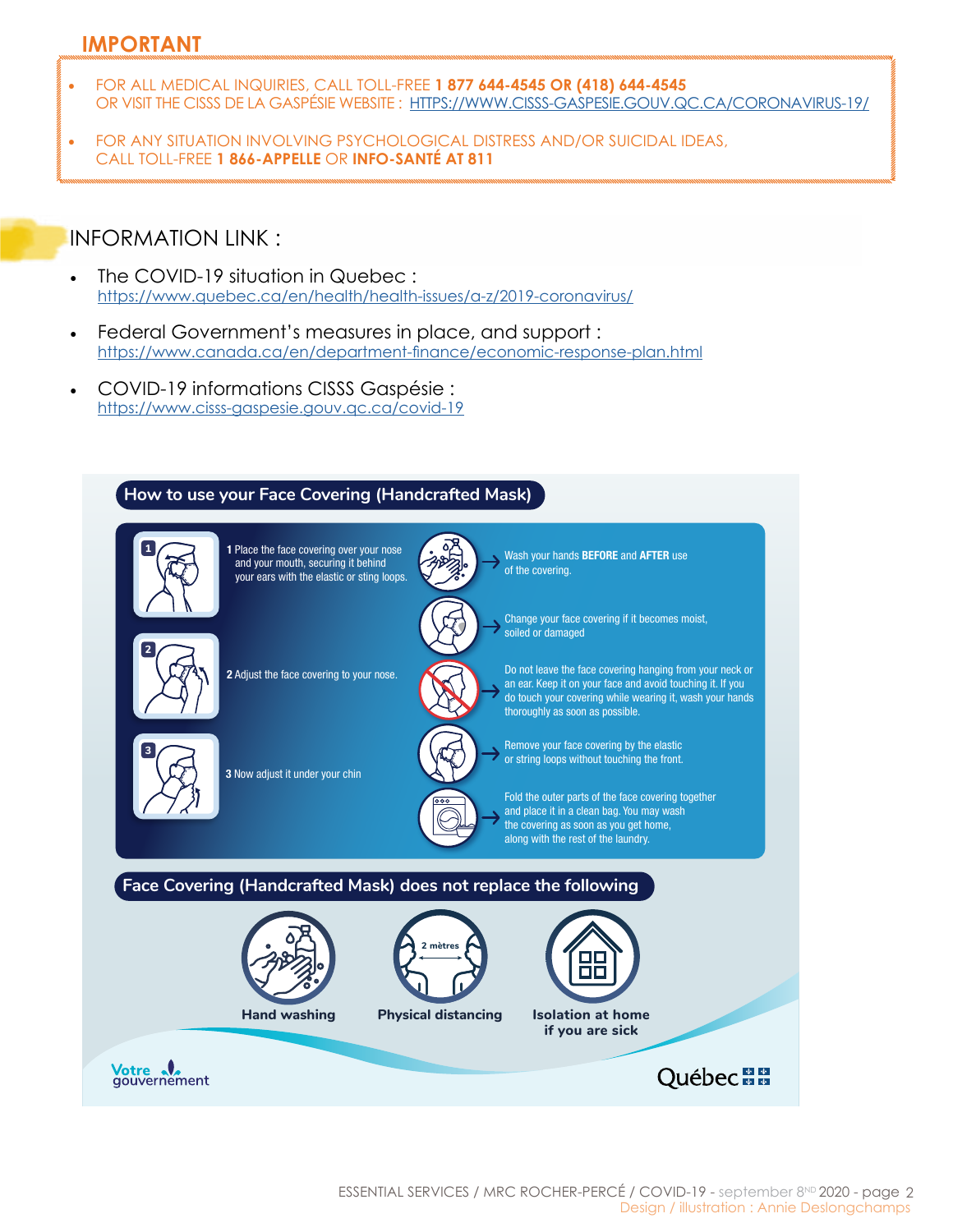### EMERGENCY FOOD AID AND MEALS ON WHEELS

| <b>ORGANIZATION</b>                                               | <b>SERVICES</b>                                                            | <b>INFORMATION</b>      |
|-------------------------------------------------------------------|----------------------------------------------------------------------------|-------------------------|
| Centre d'action bénévoles<br>St-Siméon-Port-Daniel<br>Port-Daniel | Delivery of prepared frozen meals,<br>Meals on Wheels.                     | (418) 752-5577          |
| Collectif Alimen-Terre<br>Port-Daniel                             | Emergency food aid.                                                        | (418) 752-5010          |
| Centre d'action bénévoles<br>Gascons-Percé<br>Gascons/Percé       | Delivery of prepared frozen meals,<br>emergency food aid, Meals on Wheels. | (418) 689-6023          |
| <b>Accueil Blanche-Goulet</b><br>Coin du Banc/Saint-Georges       | Emergency food aid, prepared frozen<br>meals.                              | $(418) - 368 - 4700$    |
| Centre action bénévole<br>Le Hauban<br>Coin du Banc/Saint-Georges | Delivery of prepared frozen meals,<br>Meals on Wheels.                     | (418) 368-6634, poste 2 |

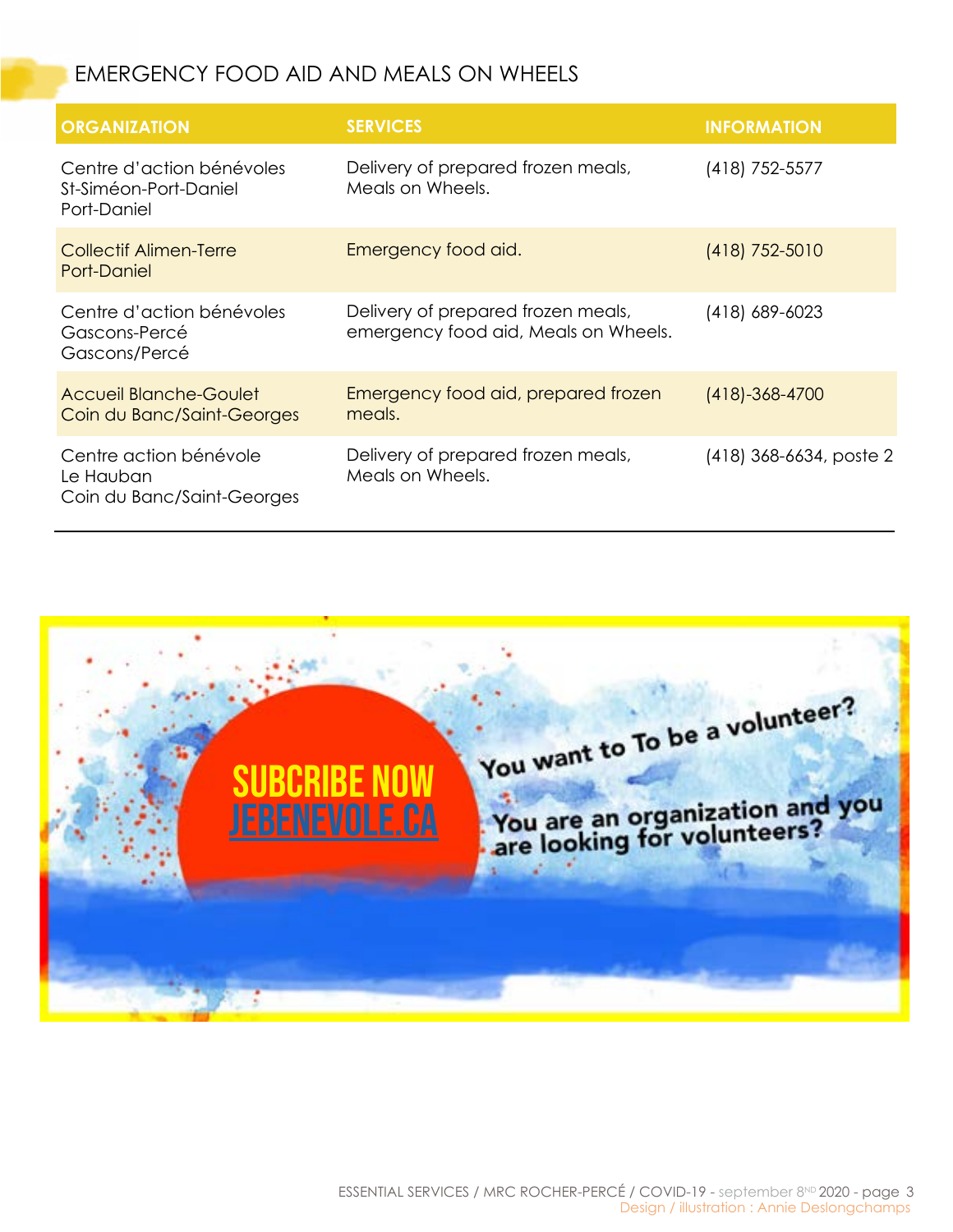### GROCERIES : DELIVERY



 $E_{\text{max}}$  \* Businesses that offer delivery services.

| <b>BUSINESS</b>                               | <b>SERVICE</b>                                                                                                 | <b>CONTACT</b>                |
|-----------------------------------------------|----------------------------------------------------------------------------------------------------------------|-------------------------------|
| Dépanneur Michel<br>Port-Daniel               | Phone orders and delivery service upon<br>request. COST: \$5<br>(with a \$15 minimum purchase)                 | (418) 396-5411                |
| Casse-croûte chez Dedy<br>Gascons             | Take-out, phone orders and delivery ser-<br>vice between Port-Daniel and Newport.                              | $(418)$ 396-1360              |
| Marché C. Huard<br>Gascons                    | Home delivery services.                                                                                        | (418) 396-2741                |
| Marché Doré<br>Gascons                        | Phone order and delivery services.                                                                             | (418) 396-5659                |
| Marché Richelieu<br>Port-Daniel               | Phone orders, drive-through and<br>home delivery services.                                                     | (418) 396-2330                |
| Restaurant chez Ti-Bert<br>Gascons            | Take-out, phone orders and<br>delivery service.                                                                | (418) 396-1302                |
| Épicerie Gaëtan Meunier-<br>Axep / Newport    | Phone orders and home delivery services.                                                                       | $(418)$ 777-2991              |
| Restaurant la Loge à<br>Perron / Pabos-Mills  | Phone orders, take-out,<br>and delivery service.                                                               | (418) 689-1222                |
| Restaurant le Sieur de<br>Pabos / Pabos-Mills | Take-out orders and delivery service.                                                                          | (418) 689-2281                |
| <b>IGA Coop</b><br>Chandler                   | Online grocery orders at IGA.net<br>Phone orders. \$50 minimum purchase<br>for delivery.                       | Delivery:<br>1 (438) 689-6862 |
| <b>IGA</b><br>Grande-Rivière                  | Online grocery orders at <b>IGA</b> .net Phone<br>orders. Free delivery for Grande-Rivière<br>and Ste-Thérèse. | (418) 385-3494                |
| Épicerie Alexina<br>Grande-Rivière            | Phone order and delivery services.                                                                             | $(418)$ 385-1316              |
| Le Coq d'Or<br>Grande-Rivière                 | Phone order and delivery services.                                                                             | (418) 385-2733                |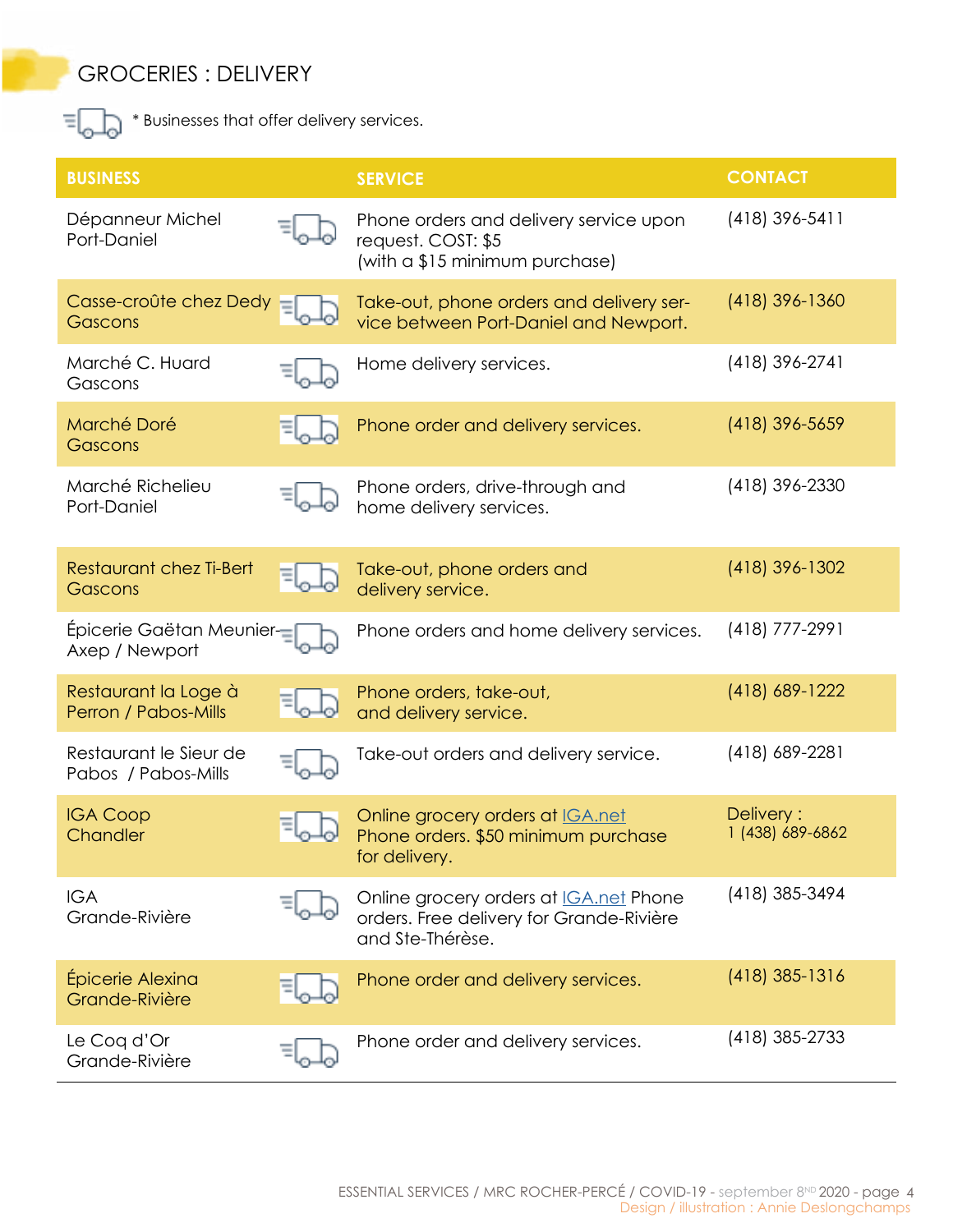### GROCERIES...

| <b>ENTREPRISE</b>                                       | <b>SERVICE</b>                                                                                                                                        | <b>CONTACT</b>     |
|---------------------------------------------------------|-------------------------------------------------------------------------------------------------------------------------------------------------------|--------------------|
| Marché Bonichoix Guy Desbois<br>Sainte-Thérèse-de-Gaspé | Phone orders and home delivery services<br>between Percé and Grande-Rivière.                                                                          | $(418)$ 385-2110   |
| <b>Marché Nicolas</b><br>Cap-d'Espoir                   | Phone orders and payment by credit card.<br>Delivery service with a minimum purchase of<br>\$90 for the sectors of Greater Percé and Ste-<br>Thérèse. | (418) 782-2204     |
| Marché Ami Coop<br>Percé                                | Phone orders and home delivery services.<br>Open from $8$ a.m. $-9$ p.m.<br>Monday to Saturday.                                                       | (418) 782-5211     |
| Magasin général Thompson<br><b>Barachois</b>            | Phone orders and home delivery service.                                                                                                               | $(418) 645 - 2291$ |
| Épicerie Wilfrid Ste-Croix,<br>Saint-Georges-de-Malbaie | Phone order and delivery services.                                                                                                                    | $(418)$ 645-2661   |
| Provigo Nadine Murray<br>Gaspé                          | Online orders online at provigo.ca<br>and delivery service.                                                                                           | (418) 368-7144     |

• Members of Gaspésie Gourmand have adapted their services in order to provide safe access to local products. To learn more, : [https://www.gaspesiegourmande.com](https://www.gaspesiegourmande.com/decouvrez-les-initiatives-des-nos-membres?Filtre=2&fbclid=IwAR01jtvRmXV8z1aBjLGLKCuPalfkus92eUvpkaMh56zZpfZZQ-rXbaPuV20)



Votre verment

**Québec<sup>1</sup>**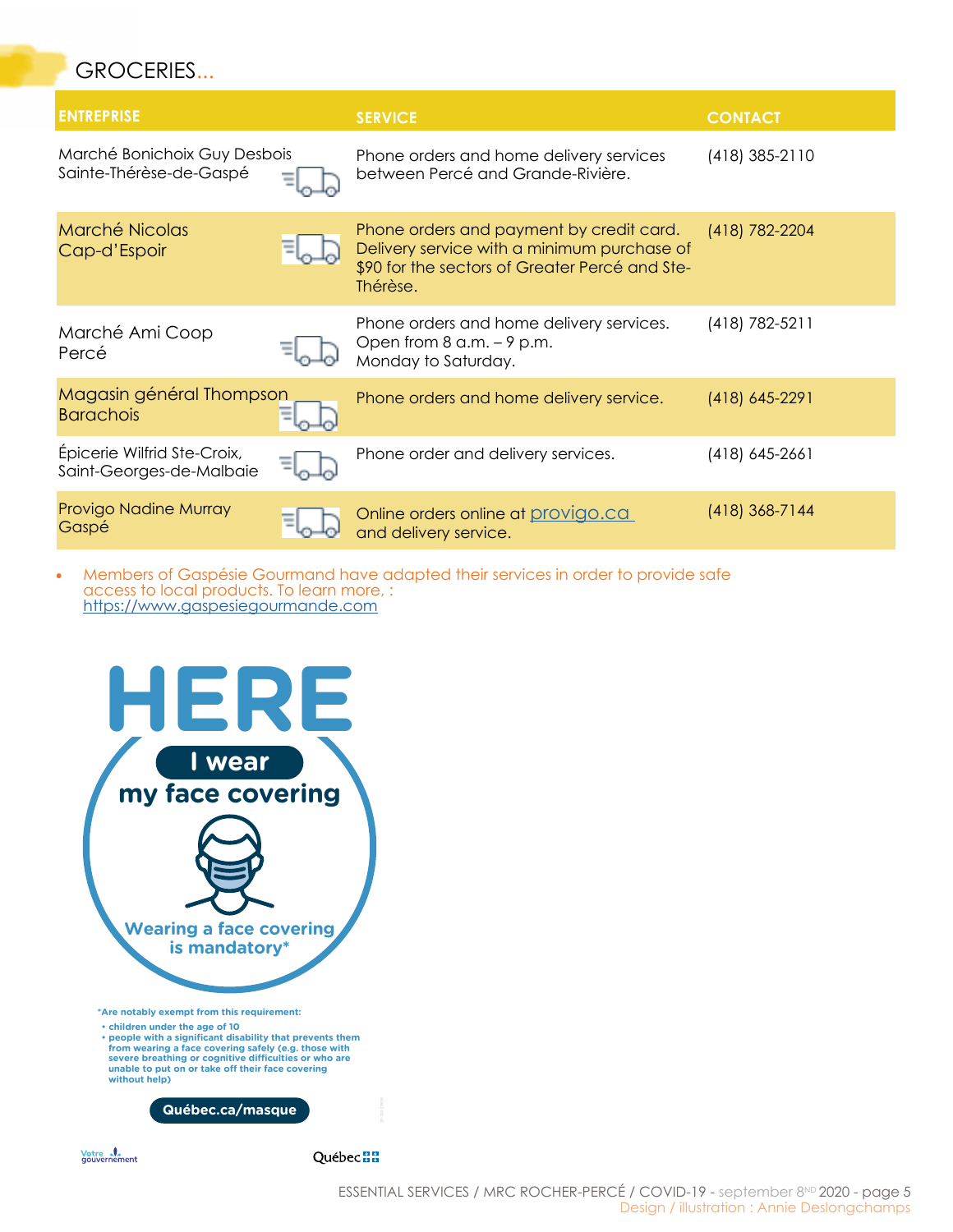### SERVICES FOR SENIORS

| <b>ORGANIZATION</b>                                                            | <b>SERVICE</b>                                                                                                                                                                                                      | <b>CONTACT</b>       |  |
|--------------------------------------------------------------------------------|---------------------------------------------------------------------------------------------------------------------------------------------------------------------------------------------------------------------|----------------------|--|
| <b>CISSS</b>                                                                   |                                                                                                                                                                                                                     | (418) 689-6696 #5051 |  |
| Association des aînés du<br>Rocher-Percé                                       | Home support services are maintained<br>(housekeeping, laundry, meal preparation,<br>etc.)                                                                                                                          | (418) 689-5722       |  |
| Centre d'action bénévole<br>Saint-Siméon Port-Daniel<br>Port-Daniel            | Attendant services-medical transport is<br>maintained for health services deemed<br>essential.                                                                                                                      | (418) 752-5577       |  |
| Centre d'action bénévole<br><b>Gascons Percé</b><br>Coin Du Banc/Saint-Georges | Support services offered to seniors and<br>caregivers by phone or by Skype.<br>Video capsules and radio interviews<br>Attendant services-medical transport is main-<br>tained for health services deemed essential. | (418) 689-6023       |  |
| Société Alzheimer GÎM (SAGÎM)                                                  | Phone support services to caregivers of<br>individuals with Alzheimer's disease.                                                                                                                                    | $(418)$ 689-6480     |  |
| <b>CASA</b>                                                                    | Offering phone calls to seniors in the<br>English-speaking community (ITMAV).                                                                                                                                       | (418) 752-0855       |  |
| Vision Gaspé-Percé Now                                                         | Offering phone calls to isolated people in<br>the English speaking community.                                                                                                                                       | (418) 368-3212       |  |
| Centre d'action bénévole<br>Le Hauban<br>Coin du Banc/Saint-Georges            | Attendant services-medical transport is<br>maintained for health services deemed<br>essential, support calls, palliative and<br>end-of-life support.                                                                | $(418)$ 368-6634     |  |
| <b>INFORMATION AND SUPPORT LINE</b>                                            |                                                                                                                                                                                                                     |                      |  |
| <b>INFO SANTÉ/SOCIAL</b>                                                       | Free and confidential telephone<br>consultation service.                                                                                                                                                            | 811                  |  |
| <b>APPUI</b>                                                                   | A confidential listening and referral<br>phone line for caregiver.                                                                                                                                                  | 1-(855) 852-7784     |  |
| <b>Elder Mistreatment Helpline</b>                                             | A confidential listening and referral<br>phone line specializing in older adults'<br>mistreatment.                                                                                                                  | 1-(888) 489-2287     |  |

• Some social clubs (Club 50 +, Cercles des fermières, Knights of Columbus, Lions Club, and the Optimist Club) have closed their offices. However, many still maintain phone contact with their members.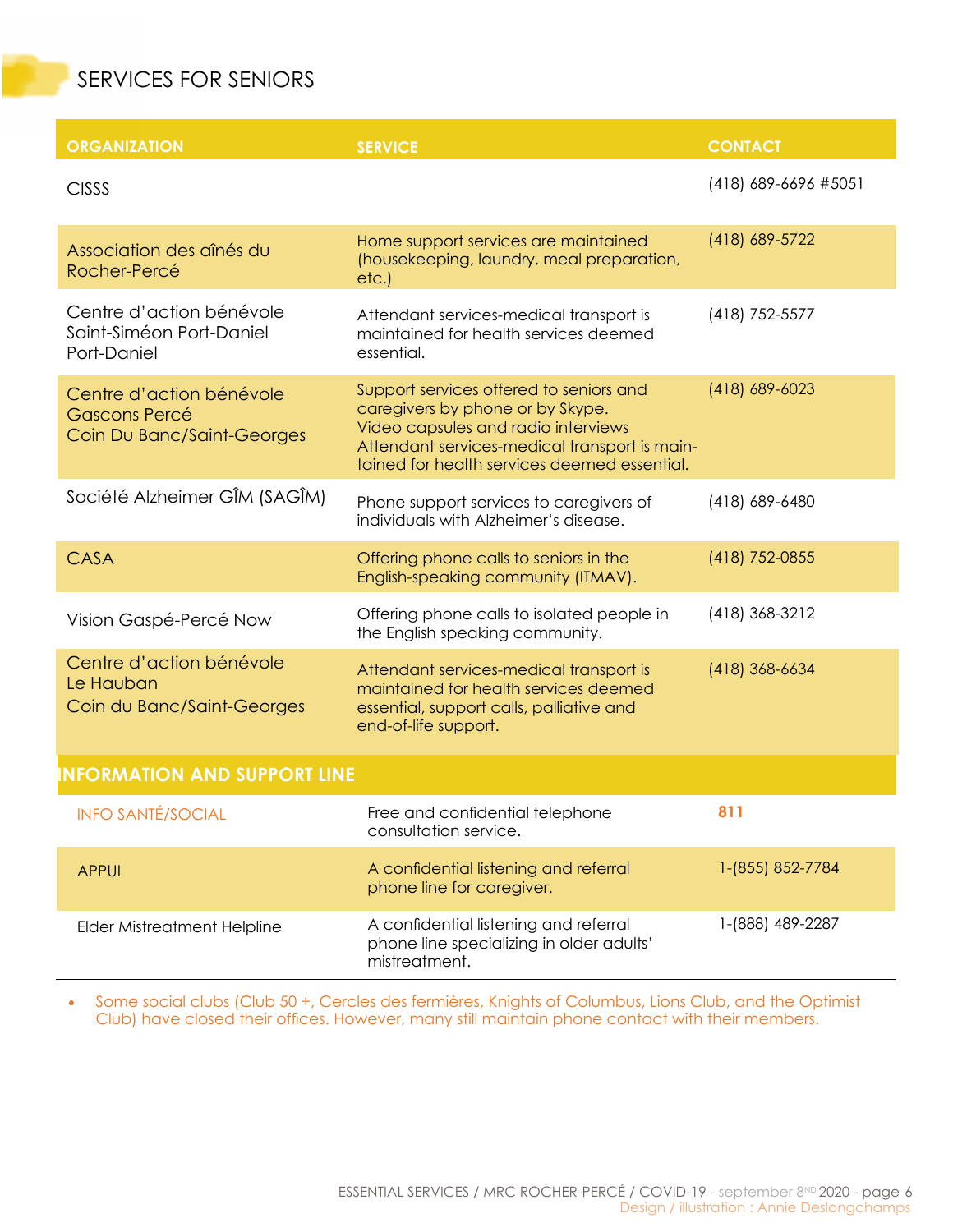### CHILD, YOUTH, AND FAMILY SERVICES

| <b>ORGANIZATION</b>                                  | <b>SERVICE</b>                                                                                                                               | <b>CONTACT</b>                         |  |
|------------------------------------------------------|----------------------------------------------------------------------------------------------------------------------------------------------|----------------------------------------|--|
| CISSS et CLSC                                        | Psychosocial help and support<br>Info santé/social 811                                                                                       | Reporting:<br>1-(800) 463-0629         |  |
| CommunicAmi                                          | Psychosocial support, listening and referral by<br>phone, text and Facebook. 24/7                                                            | (418) 680-2007                         |  |
| Maison des Jeunes l'Escapade<br>Grande-Rivière       | Support services are provided by phone, email,<br>Facebook, and by appointment.                                                              | (418) 385-2554                         |  |
| Maison des jeunes L'envolé Jeunesse<br>Gascons       | Support services are offered by Snap Chat or<br>by phone.                                                                                    | (418) 396-2264                         |  |
| Maison des jeunes La Bouée<br>Chandler               | Support services are provided by phone, email, Face-<br>book, and by appointment.                                                            | $(418)$ 689-4101                       |  |
| Carrefour Jeunesse-Emploi<br><b>Option Emploi</b>    | Youth, adult and business phone support.                                                                                                     | $(418)$ 689-6402                       |  |
| Maison de la famille<br>Contre vents et marées       | Support to families is offered by phone.                                                                                                     | $(418)$ 689-4048                       |  |
| <b>ESPACE Gaspésie-les-Îles</b>                      | Community group working toward the preven-<br>tion of violence towards children. Parents who<br>require support can call the help line 24/7. | 1800 361-5085                          |  |
| Centre La Joie de Vivre                              | Psychosocial intervention and phone support<br>for individuals living with a handicap. Open<br>Tuesday and Wednesday from 9 a.m. - 3 p.m.    | (418) 689-4488                         |  |
| Lactescence Pabos                                    | Support for mothers who are breastfeeding.<br>Phone, text, email and Facebook.<br>active $7/7$ from $8$ a.m. $-8$ p.m.                       | (418) 680-2007                         |  |
| Centre d'action bénévole<br>Saint-Siméon/Port-Daniel | Secure equipment loans, emergency food aid and<br>personal hygiene products for children and babies.                                         | (418) 752-5577                         |  |
| Nouveau Regard                                       | Organization helping individuals with family<br>or friends dealing with mental health issues.<br>Support offered by phone or email.          | $(418)$ 392-6414                       |  |
| Autisme de l'Est du Québec                           | Support families of people with Autism<br>Spectrum Disorder.                                                                                 | 1-(877) 725-2575                       |  |
| <b>SUPPORT AND INFORMATION LINE</b>                  |                                                                                                                                              |                                        |  |
| Kids help phone                                      | Counselling, information and referral line.                                                                                                  | 1-(800) 668-6868                       |  |
| <b>TEL-Jeunes</b>                                    | Counselling, information and referral line.                                                                                                  | 1-(800) 263-2266<br>SMS (514) 600-1002 |  |
| Ligne parents                                        | Counselling, information and referral line.                                                                                                  | 1-(800) 361-5085                       |  |
| S.O.S. violence conjugale                            | Support and listening line 24/7.                                                                                                             | 1-(800) 363-9010                       |  |

• If you are witness to possible spousale or child abouse call : **911**

• Preschool, elementary and secondary educational ressources for independant learning : [ecoleouverte.ca/](https://ecoleouverte.ca/en/)en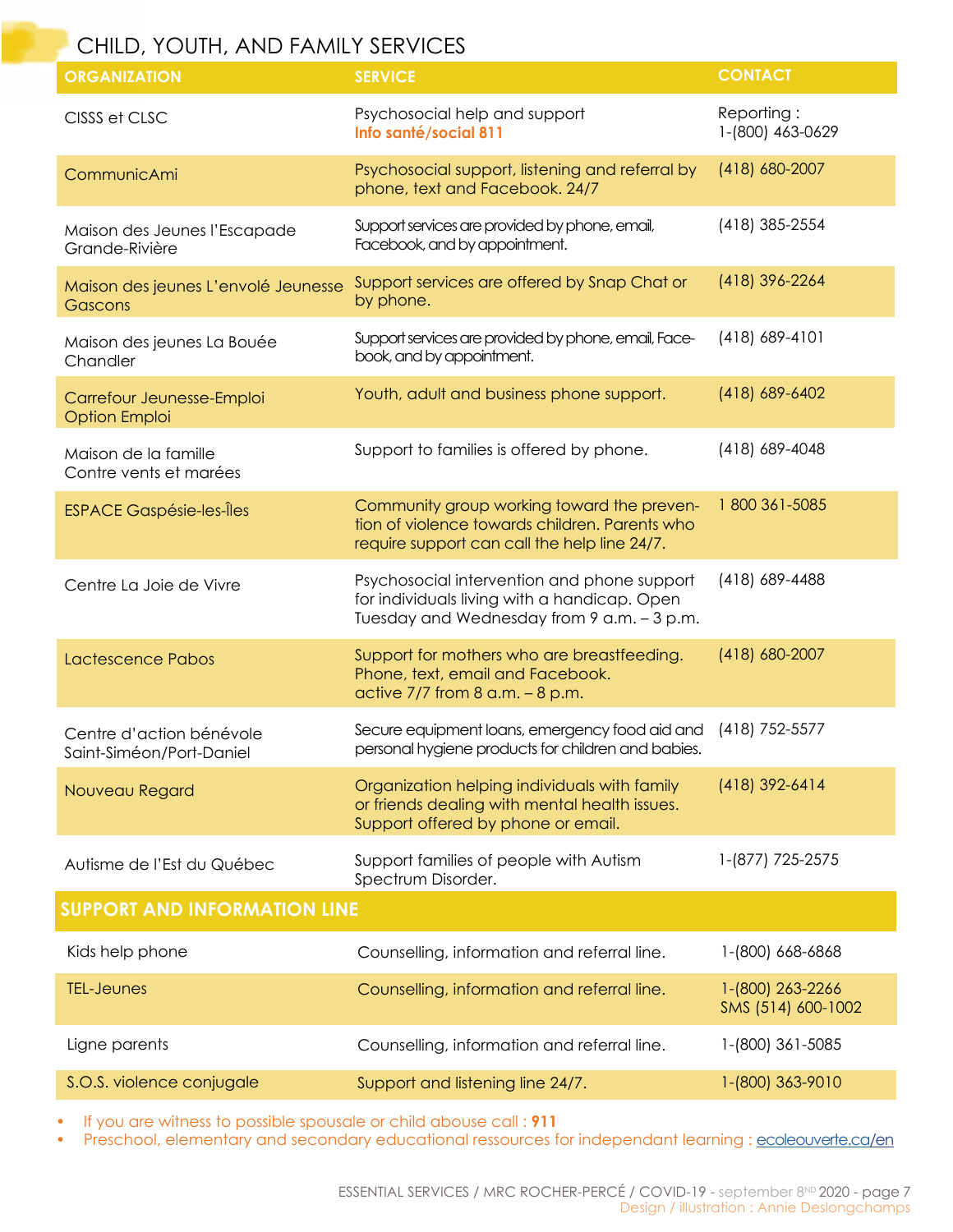#### SERVICES FOR ADULTS (HOMELESSNESS, DOMESTIC VIOLENCE, MENTAL HEALTH, SUBSTANCE ABUSE, SEXUAL ASSAULT, ETC.)

| <b>ORGANIZATION</b>                                         | <b>SERVICE</b>                                                                                                                            | <b>CONTACT</b>                        |
|-------------------------------------------------------------|-------------------------------------------------------------------------------------------------------------------------------------------|---------------------------------------|
| CISSS et CLSC                                               | Psychosocial support and mental health.                                                                                                   | Info santé/social 811                 |
| <b>Maison Blanche-Morin</b>                                 | Women's shelter and outreach programs by<br>phone. 24/7                                                                                   | (418) 689-6288                        |
| Centre Émilie Gamelin                                       | Shelter services and emergency food aid.<br>(limited due to low stocks in supermarkets)                                                   | (418) 689-6100                        |
| CommunicAmi                                                 | Psychosocial support and listening.<br>Phone, SMS or Facebook. 24/7                                                                       | (418) 680-2007                        |
| Vision Gaspé-Percé Now                                      | Offering phone calls to isolated people<br>in the English speaking community.                                                             | $(418)$ 368-3212                      |
| Centre La Joie de Vivre                                     | Psychosocial intervention and phone support<br>for individuals living with a handicap. Open<br>Tuesday and Wednesday from 9 a.m. - 3 p.m. | (418) 689-4488                        |
| Convergence                                                 | Phone support and individual follow-up for<br>men.                                                                                        | (418) 763-5001<br>ou 1-(855) 866-4455 |
| <b>Femmes Entre Elles</b>                                   | Reception and phone referrals, phone and<br>email support for vulnerable women.                                                           | (418) 689-7224                        |
| CASA                                                        | Offering phone calls to isolated people in the<br>English speaking community.                                                             | 1-(877) 752-5995,<br>(418) 752-8057   |
| Diabète Pabok                                               | Support by phone or email for people suffer-<br>ing from diabetes.                                                                        | (418) 385-2333                        |
| Association des TCC et AVC<br>Gaspésie/Îles-de-la-Madeleine | Phone support service for victims of cranioce-<br>rebral trauma and stroke, and their families.                                           | (418) 759-5120                        |
| <b>Narcotics Anonymous Quebec</b>                           | Support for whom drugs had become a major<br>problem.                                                                                     | 1-(855) 544-6362                      |
| Accueil Blanche Goulet                                      | Shelter services, emergency food aid<br>and frozen meals.                                                                                 | (418) 368-4700                        |

#### OTHER COMMUNITY ORGANISATIONS

| <b>ORGANISATION</b>                                                   | <b>CONTACT</b>                            |
|-----------------------------------------------------------------------|-------------------------------------------|
| Barachois and Surrounding<br><b>Communities Events and Activities</b> | <b>Facebook/Barachois and surrounding</b> |
| Entraide COVID-19 du Grand-Percé                                      | Facebook/entraide covid-19 du grand percé |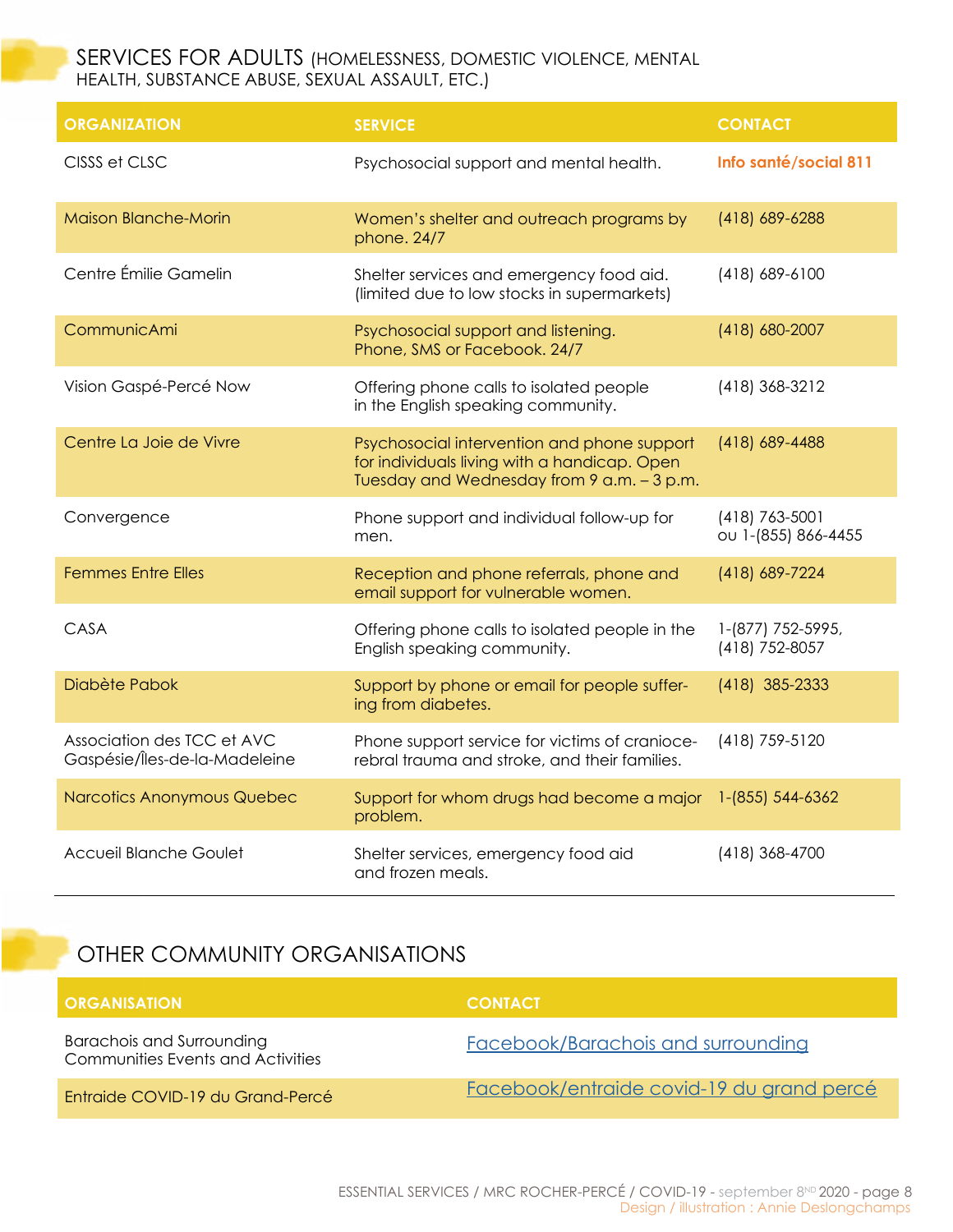#### OTHER SERVICES AND PHONE SUPPORT

| Organisme gaspésien des personnes<br>atteintes de cancer (OGPAC)                                       | Support by phone, email and Zoom for peo-<br>ple who have cancer. Sharing of information<br>via social media.                                                                                                       | 1-(888) 924-5050<br>ou (418) 759-5050 |
|--------------------------------------------------------------------------------------------------------|---------------------------------------------------------------------------------------------------------------------------------------------------------------------------------------------------------------------|---------------------------------------|
| Centre d'aide et de lutte contre les<br>agressions à caractère sexuel<br>- CALACS La bôme Gaspésie     | Intervention and support for women and girls<br>over 14 who are victims of sexual assault, their<br>relatives and close friends.                                                                                    | 1-(866) 968-6686                      |
| Equijustice Gaspésie                                                                                   | Public mediation and arbitration services                                                                                                                                                                           | 1-(877) 303-3016<br>(418) 392-4800    |
| Droits et recours Santé mentale<br>Gaspésie-Îles-de-la-Madeleine                                       | Human rights defender for people living or<br>having lived problems of mental health.                                                                                                                               | 1-(800) 463-6192                      |
| Centre de justice de proximité<br>Gaspésie/Îles-de-la-Madeleine                                        | General legal information by phone.                                                                                                                                                                                 | $(418)$ 689-1505                      |
| <b>Association des Personnes Handi-</b><br>capées Visuelle-Gaspésie/Îles-de-la-<br>Madeleine           | Phone support for people living with a visual<br>handicap.                                                                                                                                                          | (418) 388-2836                        |
| Centre d'aide aux victimes d'actes<br>criminels (CAVAC)                                                | Information, support and phone services for<br>crime victims.                                                                                                                                                       | $(418)$ 689-4331                      |
| Centre d'assistance et d'accom-<br>pagnement aux plaintes Gaspésie/<br>Îles-de-la-Madeleine (CAAP-GÎM) | Information, support and accompaniment<br>services by phone for complaints concerning<br>health and social services, and for individuals<br>living in a private senior residence.<br>Courriel: caap-gim@cgocable.ca | 1-(877) 767-2227                      |
| Épilepsie Gaspésie sud                                                                                 | Phone support services for people with<br>epilepsy.                                                                                                                                                                 | (418) 752-6819                        |
| <b>PHONE SUPPORT</b>                                                                                   |                                                                                                                                                                                                                     |                                       |
| Centre de prévention du<br>suicide du Québec                                                           | Support for people with anxiety disorders and<br>obsessive-compulsive disorder and their<br>families and relatives.                                                                                                 | 1-866-APPELLE OU<br>1-(866) 277-3553  |
| Phobie Zéro                                                                                            | Support and information for people with<br>anxiety disorders, (Including obsessive-compulsive<br>disorder) their relatives and frieinds.                                                                            | 1-(866) 922-0002                      |
| Interlignes                                                                                            | Help and information to those concerned with<br>sexual orientation and gender diversity.                                                                                                                            | 1-(888) 505-1010                      |
| S.O.S. violence conjugale                                                                              | Emergency line 24/7.                                                                                                                                                                                                | 1-(800) 363-9010                      |

• Please note – a number of measures have been put in place to support employees and self-employed workers who are not receiving wages during their period of social isolation. Visit the Quebec government website. [https://www.quebec.ca/en/family-and-support-for-individuals/financial-assistance/tem](https://www.quebec.ca/en/family-and-support-for-individuals/financial-assistance/temporary-aid-for-workers-program/)[porary-aid-for-workers-program/](https://www.quebec.ca/en/family-and-support-for-individuals/financial-assistance/temporary-aid-for-workers-program/)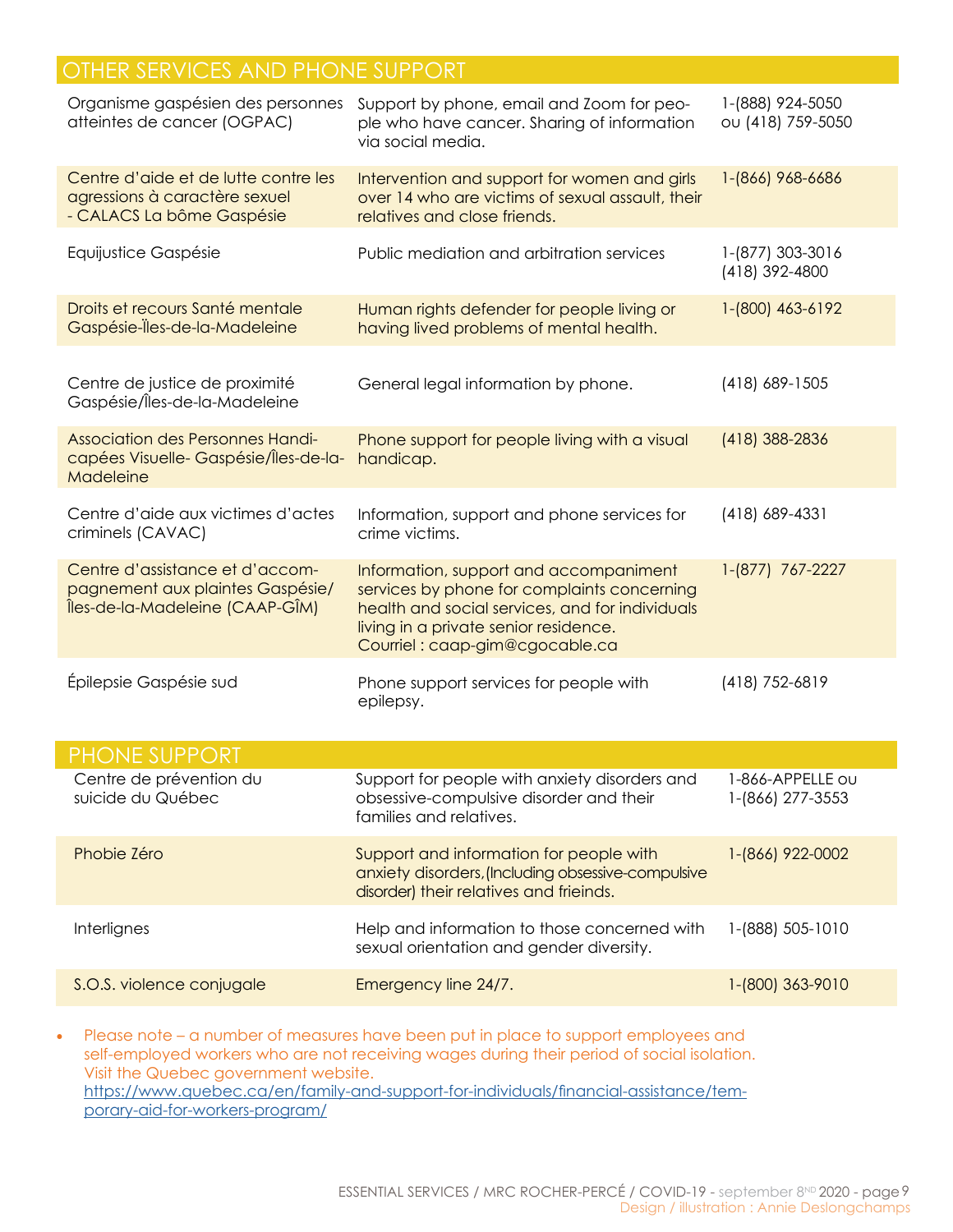### DRUGSTORES

| <b>BUSINESS</b>                              | <b>SERVICES</b>                                          | <b>CONTACT</b>   |
|----------------------------------------------|----------------------------------------------------------|------------------|
| Jean Coutu Pharmacy<br>Gascons               | Delivery services and<br>automated prescription renewal. | $(418)$ 396-2025 |
| Jean-Coutu Pharmacy<br>Chandler              | Delivery services and<br>automated prescription renewal. | $(418)$ 689-2120 |
| Laurent Carbonneau<br>Pharmacy<br>Percé      | Delivery services and<br>automated prescription renewal. | (418) 782-2550   |
| <b>Uniprix Pharmacy</b><br>Chandler          | Delivery services and<br>automated prescription renewal. | $(418)$ 689-3711 |
| <b>Familiprix Pharmacy</b><br>Chandler       | Delivery services and<br>automated prescription renewal. | $(418)$ 689-1503 |
| <b>Jean Coutu Pharmacy</b><br>Grande-Rivière | Delivery services and<br>automated prescription renewal. | $(418)$ 385-2121 |
| Jean Coutu Pharmacy<br>Newport               | Delivery services and<br>automated prescription renewal. | (418) 777-2013   |

### MEDICAL CLINICS

| <b>ORGANIZATION</b>                                                        | <b>CONTACT</b>   |
|----------------------------------------------------------------------------|------------------|
| CISSS de la Gaspésie, Hospital, Centre jeunesse et Centre de réadaptation. | (418) 689-2261   |
| <b>CLSC / Port-Daniel-Gascons</b>                                          | (418) 396-2572   |
| CLSC / Paspébiac 24h/24h                                                   | (418) 752-2572   |
| <b>CLSC</b> / Chandler                                                     | $(418)$ 689-2572 |
| Clinique de médecine familiale                                             | (418) 689-3344   |
| Clinique médicale de la Grande-Allée/ Grande-Rivière                       | $(418)$ 385-2626 |
| CLSC / Barachois                                                           | (418) 645-2572   |
| CLSC / Perce                                                               | (418) 782-2572   |

• All of the medical clinics prefer to offer consultations over the phone. Some clinics offer walk-in services. Call you clinic for more informations.